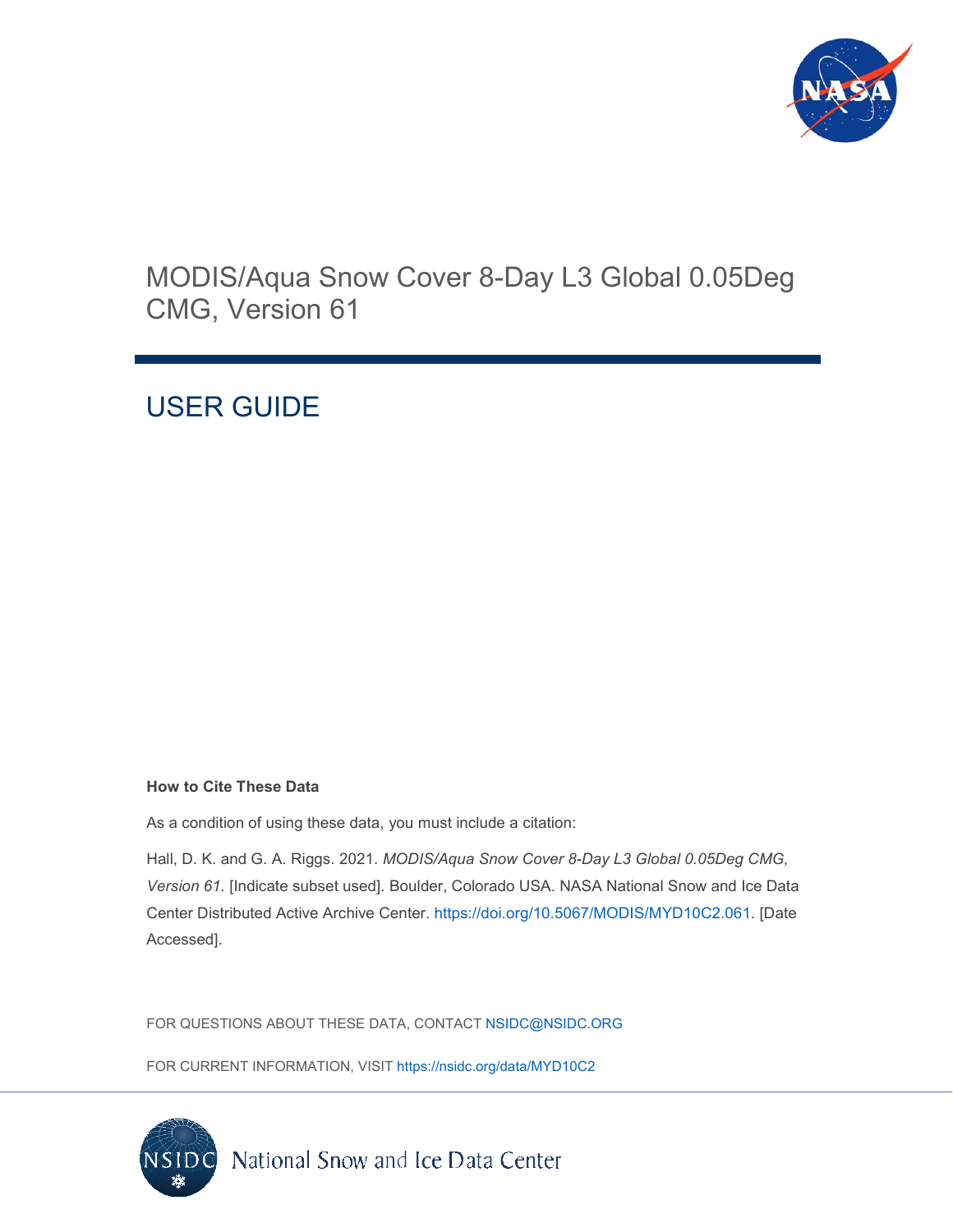# **TABLE OF CONTENTS**

| $\mathbf{1}$ |       |       |  |  |  |
|--------------|-------|-------|--|--|--|
| 1.1          |       |       |  |  |  |
|              | 1.2   |       |  |  |  |
|              | 1.3   |       |  |  |  |
|              |       | 1.3.1 |  |  |  |
|              |       | 1.3.2 |  |  |  |
|              |       | 1.3.3 |  |  |  |
|              |       | 1.3.4 |  |  |  |
|              |       |       |  |  |  |
|              |       | 1.4.1 |  |  |  |
|              |       | 1.4.2 |  |  |  |
|              |       | 1.4.3 |  |  |  |
|              |       | 1.4.4 |  |  |  |
|              |       |       |  |  |  |
|              |       | 1.5.1 |  |  |  |
|              |       | 1.5.2 |  |  |  |
| 2            |       |       |  |  |  |
| 2.1          |       |       |  |  |  |
| 2.2<br>2.3   |       |       |  |  |  |
|              |       |       |  |  |  |
|              | 2.4   |       |  |  |  |
|              | 2.4.1 |       |  |  |  |
|              |       | 2.4.2 |  |  |  |
|              |       | 2.4.3 |  |  |  |
|              |       | 2.4.4 |  |  |  |
|              |       | 2.4.5 |  |  |  |
|              |       | 2.4.6 |  |  |  |
|              |       | 2.4.7 |  |  |  |
|              | 2.5   |       |  |  |  |
|              | 2.6   |       |  |  |  |
|              | 2.7   |       |  |  |  |
|              |       | 2.7.1 |  |  |  |
|              |       | 272   |  |  |  |
| 3            |       |       |  |  |  |
| 4            |       |       |  |  |  |
| 5            |       |       |  |  |  |
| 6            |       |       |  |  |  |
| 7            |       |       |  |  |  |
| 8            |       |       |  |  |  |
|              |       |       |  |  |  |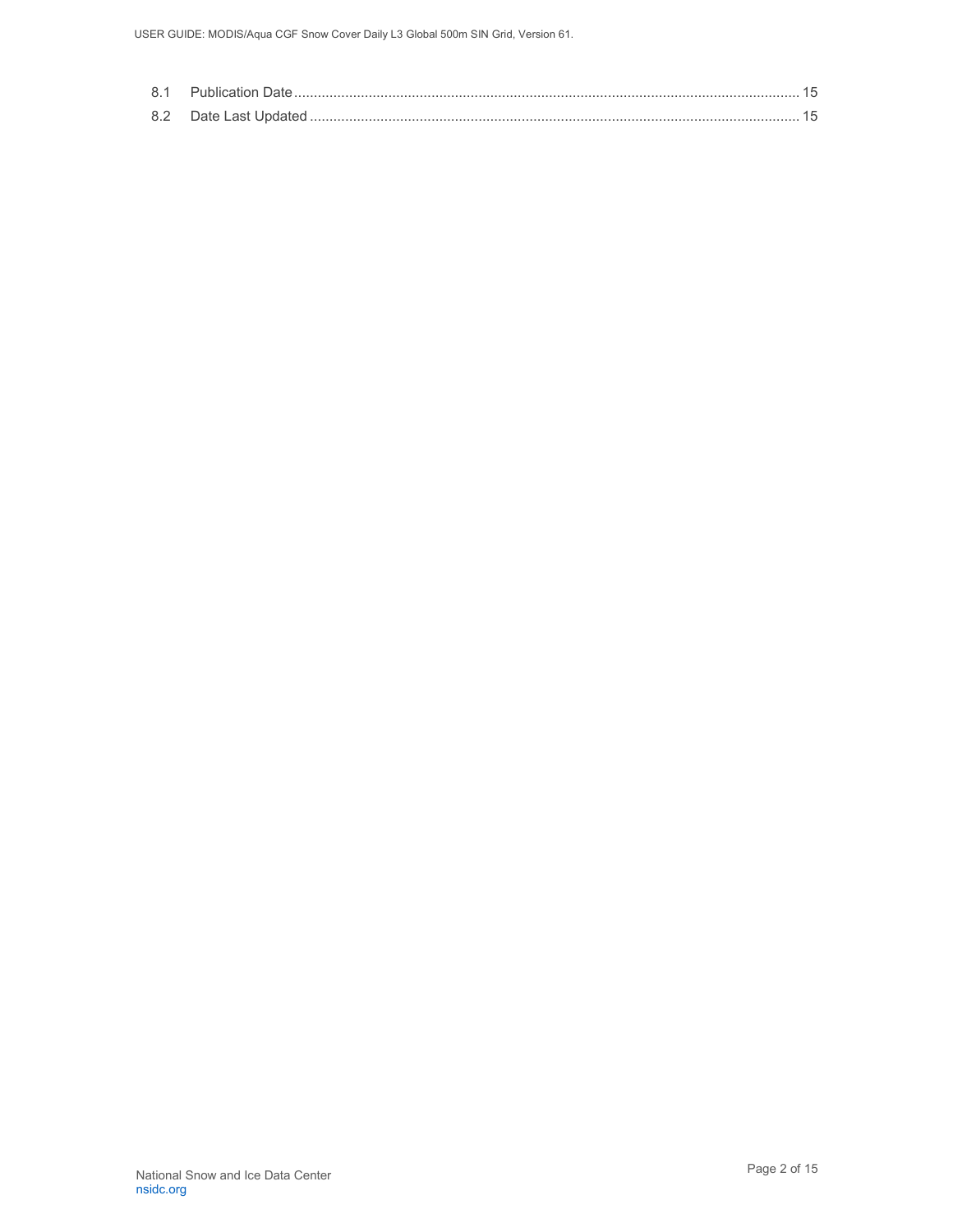# <span id="page-3-0"></span>1 DATA DESCRIPTION

This global data set is produced by mapping eight-day MYD10A2 tiles to the MODIS climate modeling grid (CMG). MYD10A2 observations at 500 m are mapped into 0.05° CMG (~ 5 km) grid cells, binned by observation type (e.g. snow, cloud, ocean), and counted to identify the most frequently occurring feature type. Snow cover is detected using the Normalized Difference Snow Index (NDSI) in a preceding product (MYD10\_L2), which is ultimately carried forward to this product. Snow-covered land typically has a very high reflectance in visible bands and very low reflectance in the shortwave infrared; the NDSI reveals the magnitude of this difference. The Scientific Data Sets (SDSs) included with this product are described in Table 1 and a sample image of the data is shown in Figure 1.

<span id="page-3-1"></span>The terms "Version 61" and "Collection 6.1" are used interchangeably in reference to this release of MODIS data.

Table 1. SDS Details

| <b>Parameter</b>             | <b>Description</b>                                                               | <b>Values</b>                                                                                                                                                                                 |
|------------------------------|----------------------------------------------------------------------------------|-----------------------------------------------------------------------------------------------------------------------------------------------------------------------------------------------|
| Eight_Day_CMG_Snow_Cover     | The maximum 8-day<br>percentage of snow cover<br>mapped in the CMG cell.         | 0-100: eight-day, maximum<br>snow cover percentage<br>$107$ : lake ice<br>$111:$ night<br>237: inland water<br>$239:$ ocean<br>250: cloud obscured water<br>253: data not mapped<br>255: fill |
| Eight_Day_CMG_Cloud_Obscured | The percentage of<br>persistent 8-day cloud<br>clover mapped in the CMG<br>cell. | 0-100: percent of cell<br>obscured by clouds<br>$107$ : lake ice<br>$111:$ night<br>237: inland water<br>$239:$ ocean<br>250: cloud obscured water<br>253: data not mapped<br>255: fill       |

# 1.1 Parameters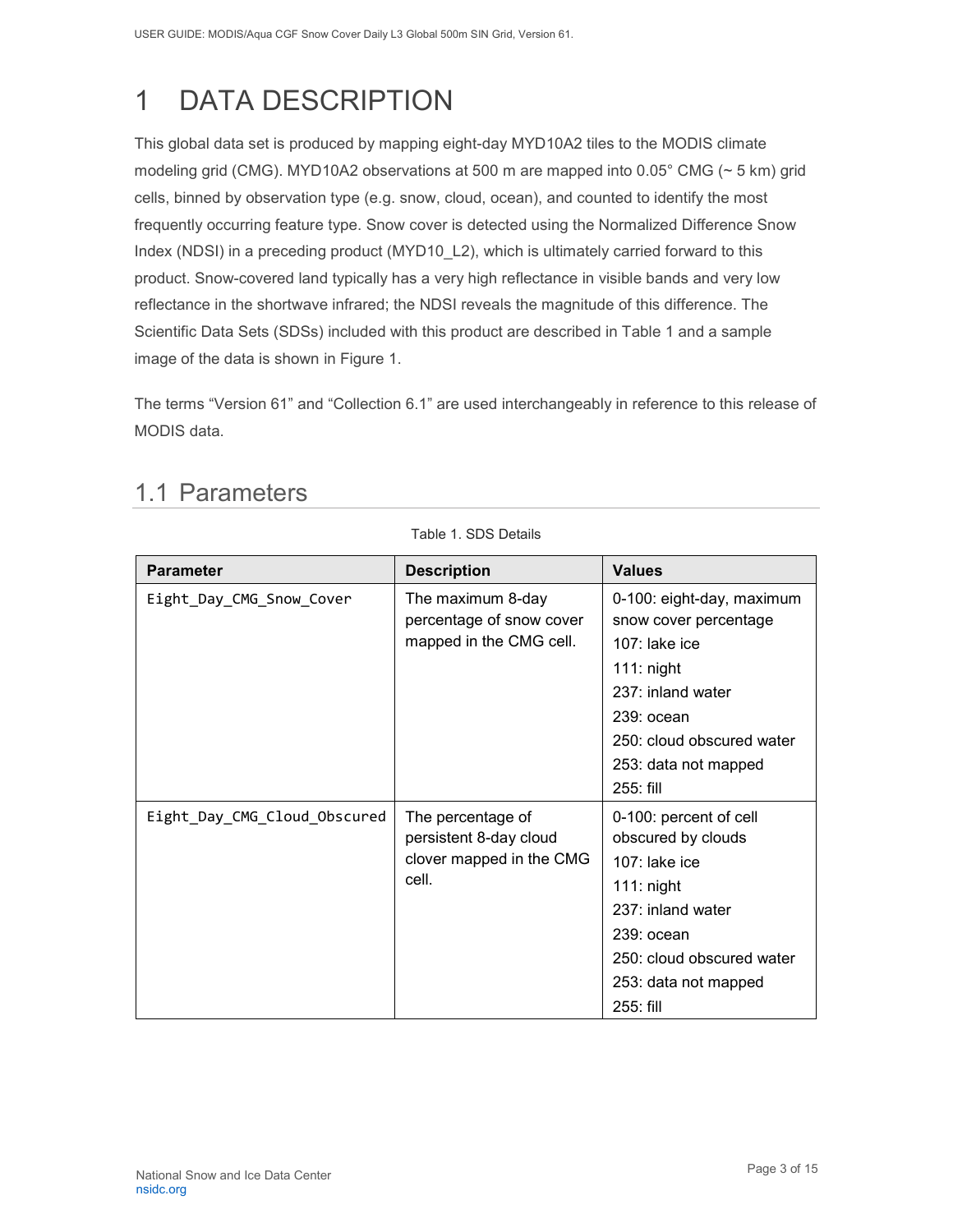| <b>Parameter</b>          | <b>Description</b>                                                                                                                                                                                                                                     | <b>Values</b>                                                                                                                                  |
|---------------------------|--------------------------------------------------------------------------------------------------------------------------------------------------------------------------------------------------------------------------------------------------------|------------------------------------------------------------------------------------------------------------------------------------------------|
| Eight_Day_CMG_Clear_Index | The percent of non-cloud<br>observations mapped to<br>the CMG cell. Note: A<br>clear index of '0' does not<br>indicate cloud-free<br>conditions, but rather<br>indicates that none of the<br>MYD10A2 input cells were<br>completely cloud<br>obscured. | $0-100$ : clear index<br>$107$ : lake ice<br>237: inland water<br>239: ocean<br>250: cloud obscured water<br>253: data not mapped<br>255: fill |
| Snow_Spatial_QA           | Basic quality assurance<br>indicator                                                                                                                                                                                                                   | 0: good quality<br>1: other quality<br>237: inland water<br>239: ocean<br>252: Antarctica mask<br>253: not mapped<br>$255:$ fill               |
| Lat                       | Upper left X coordinate for<br>each grid cell in degrees<br>north.                                                                                                                                                                                     | Coordinate value range<br>$90.0^{\circ}$ to - $90.0^{\circ}$                                                                                   |
| Lon                       | Upper left Y coordinate for<br>each grid cell in degrees<br>east.                                                                                                                                                                                      | Coordinate value range<br>$-180.0^{\circ}$ to $180.0^{\circ}$                                                                                  |

# <span id="page-4-0"></span>1.2 Sample Data File



Figure 1**.** This MOD10C2 (MODIS/Terra) snow map shows the maximum percentage of eight-day snow cover mapped to a 0.05° CMG. The data was observed from 1 Jan thru 8 Jan 2003.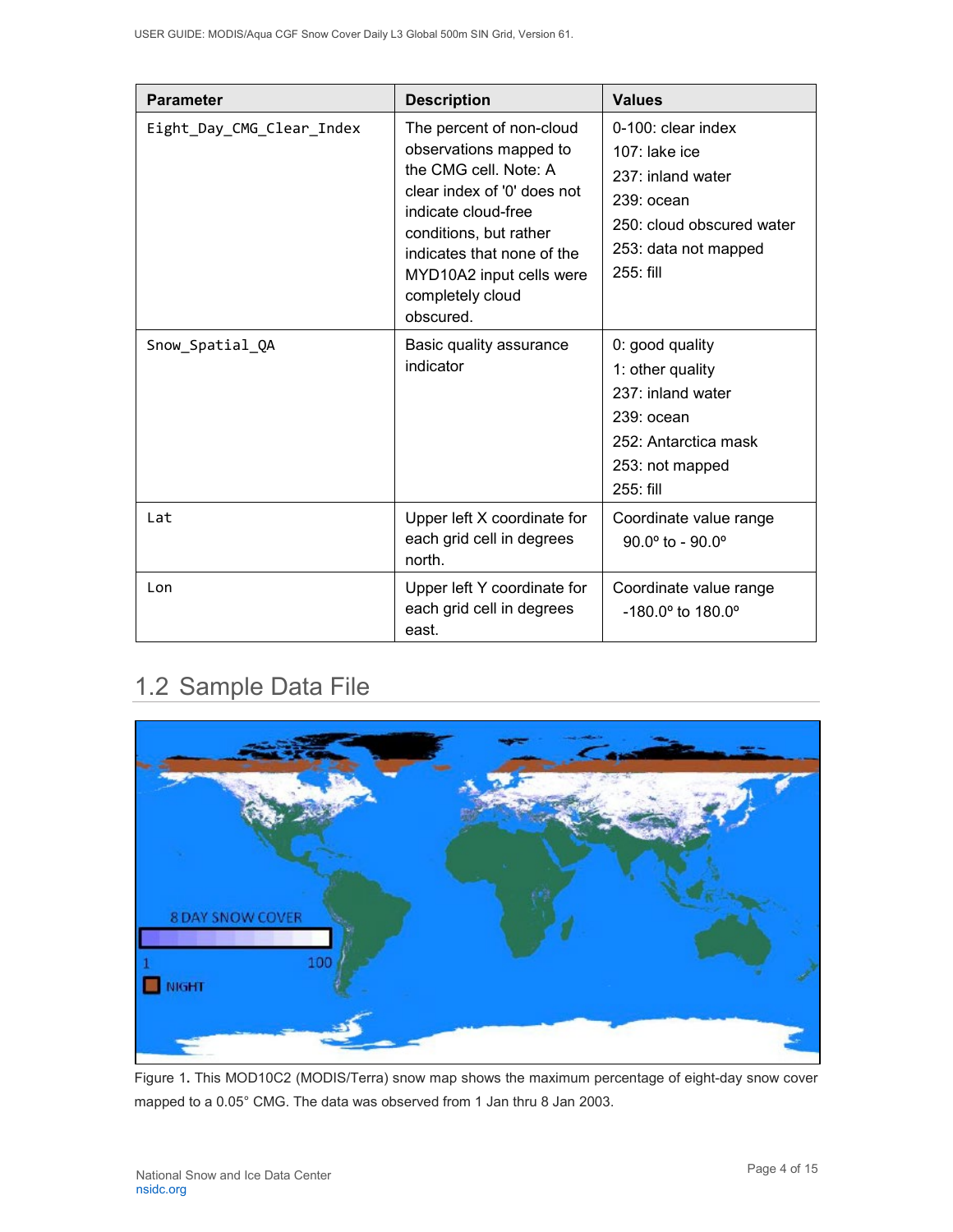# <span id="page-5-0"></span>1.3 File Information

### <span id="page-5-1"></span>1.3.1 Format

Data are provided in HDF-EOS2 format and are stored as 8-bit unsigned integers. For software and more information, visit the [HDF-EOS](https://portal.hdfgroup.org/display/support) website.

### <span id="page-5-2"></span>1.3.2 Data File

As shown in Figure 2, each data file includes three data fields (Eight\_Day\_CMG\_Clear\_Index, Eight\_Day\_CMG\_Cloud\_Obscured, and Eight\_Day\_CMG\_Snow\_Cover), one data quality field (Snow\_Spatial\_QA), two geolocation fields (Lat and Lon), and three metadata fields (ArchiveMetadata.0, CoreMetadata.0, and StructMetadata.0)



Figure 2. This figure shows the fields included in each data file as displayed with Panoply software.

### <span id="page-5-3"></span>1.3.3 Ancillary Files

A browse image file  $(.jpg)$  and metadata file  $(.xm1)$  are provided with each data file.

### <span id="page-5-4"></span>1.3.4 Naming Convention

Files are named according to the following convention and as described in Table 2.

#### **File naming convention:**

MYD[PID].A[YYYY][DDD].[VVV].[yyyy][ddd][hhmmss].hdf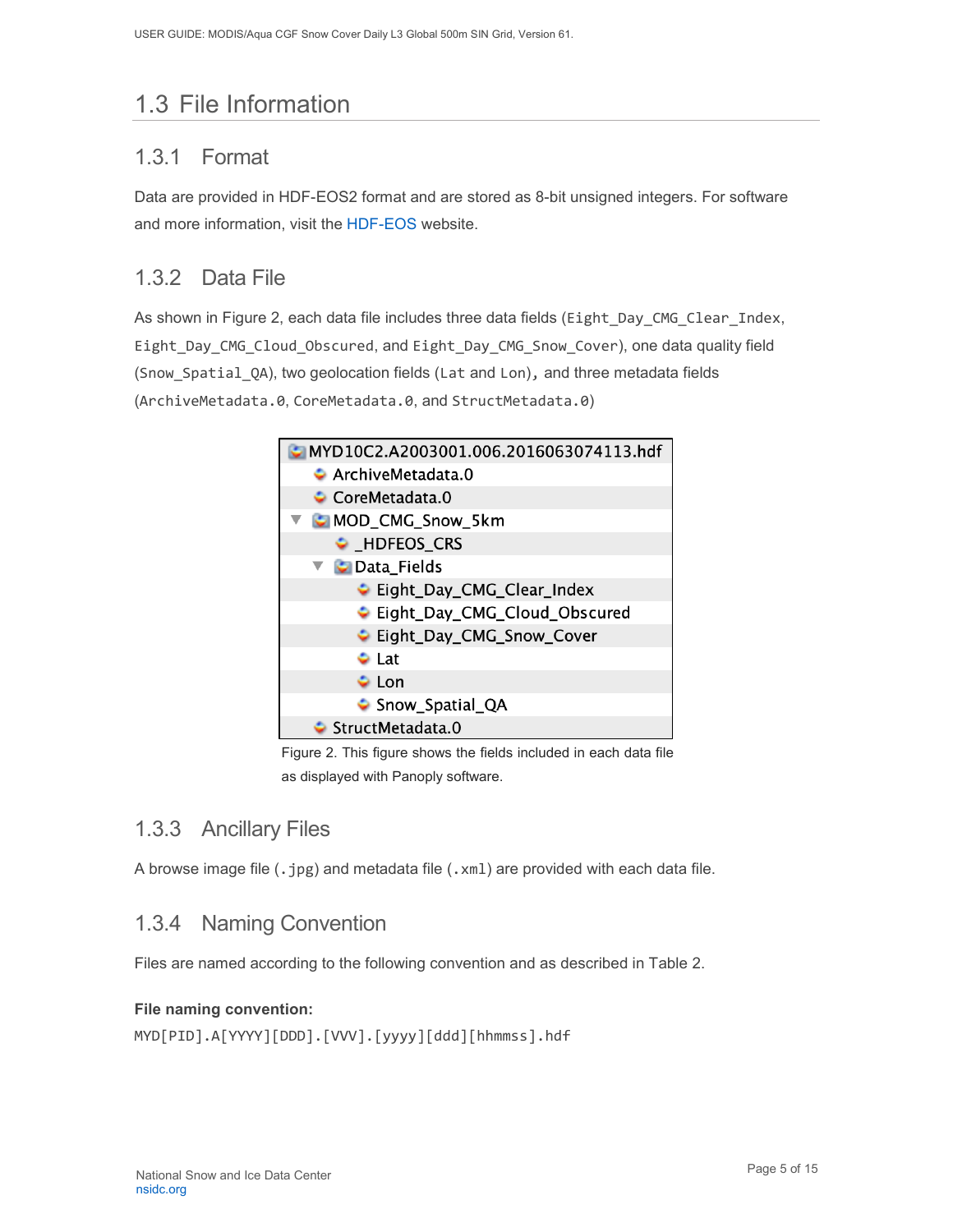| MYD         | MODIS/Aqua                           |  |  |  |
|-------------|--------------------------------------|--|--|--|
| PTD         | Product ID                           |  |  |  |
| A           | Acquisition date follows             |  |  |  |
| <b>YYYY</b> | Acquisition year                     |  |  |  |
| DDD         | Acquisition day of year              |  |  |  |
| <b>VVV</b>  | Version (Collection) number          |  |  |  |
| уууу        | Production year                      |  |  |  |
| hbb         | Production day of year               |  |  |  |
| hhmmss      | Production hour/minute/second in GMT |  |  |  |
| .hdf        | HDF-EOS formatted data file          |  |  |  |

Table 2. File Name Variables

#### **File Name Example**

MYDC2.A2003001.061.2019151122901.hdf

**Note**: Data files contain important metadata including global attributes that are assigned to the file and local attributes like coded integer keys that provide details about the data fields. In addition, each HDF-EOS data file has a corresponding XML metadata file (.xml) which contains some of the same internal metadata as the HDF-EOS file plus additional information regarding user support, archiving, and granulespecific post-production.

## <span id="page-6-0"></span>1.4 Spatial Information

### <span id="page-6-1"></span>1.4.1 Coverage

Coverage is global. Aqua's sun-synchronous, near-polar circular orbit is timed to cross the equator from south to north (ascending node) at approximately 1:30 P.M. local time. Complete global coverage occurs every one to two days (more frequently near the poles). The following sites offer tools that track and predict Aqua's orbital path:

- [Daily Aqua](http://www.ssec.wisc.edu/datacenter/aqua/GLOBAL.html) Orbit Tracks, Space Science and Engineering Center, University of Wisconsin-Madison
- [NASA LaRC Satellite Overpass Predictor](https://cloudsway2.larc.nasa.gov/cgi-bin/predict/predict.cgi) (includes viewing zenith, solar zenith, and ground track distance to specified lat/lon)

### <span id="page-6-2"></span>1.4.2 Projection

MODIS CMG data sets are provided in geographic latitude/longitude coordinates. For additional details about the MODIS CMG see the [NASA MODIS Lands | MODIS Grids](https://modis-land.gsfc.nasa.gov/MODLAND_grid.html) web page.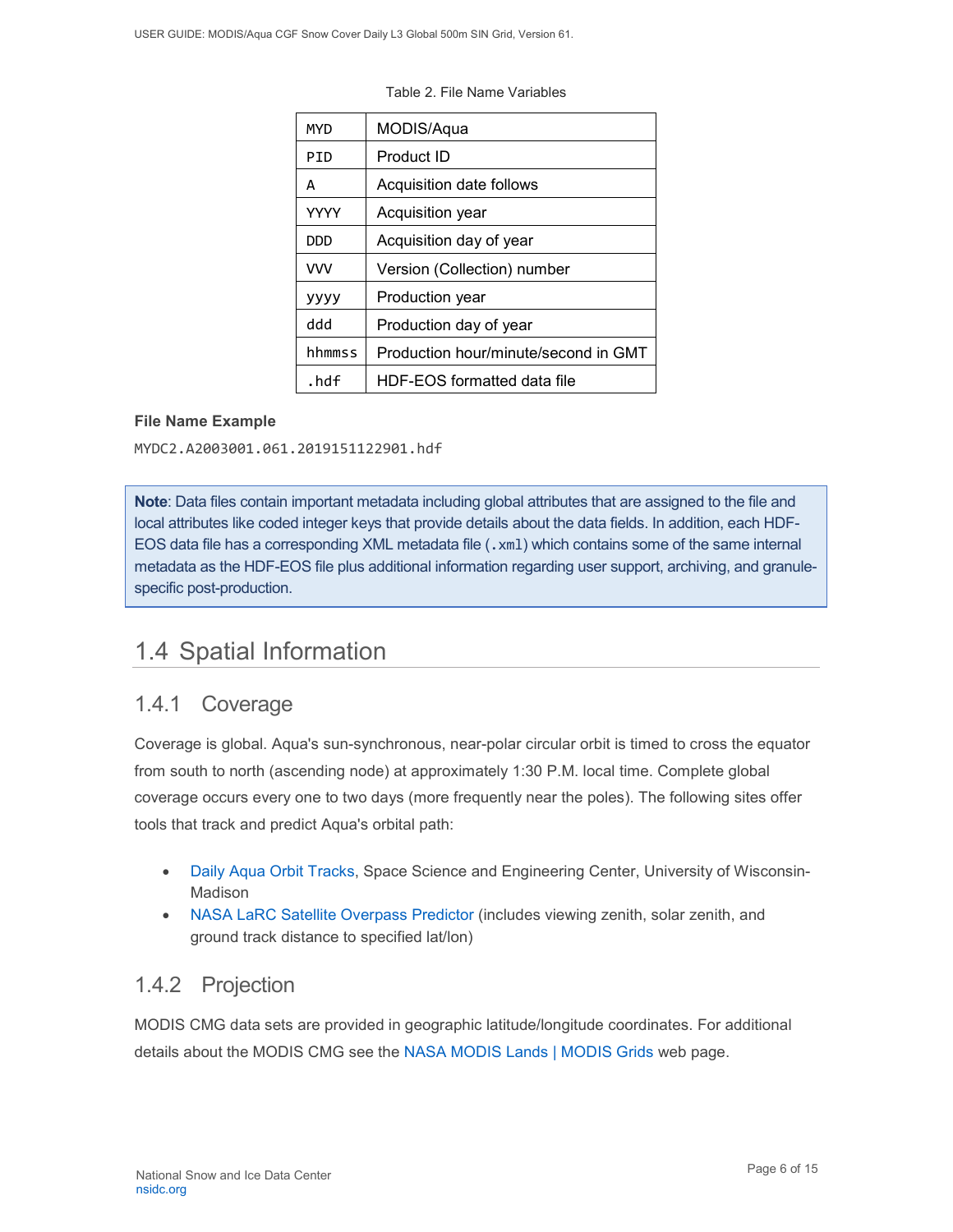### <span id="page-7-0"></span>1.4.3 Resolution

0.05°

### <span id="page-7-1"></span>1.4.4 Geolocation

The following tables provide information for geolocating this data set.

| <b>Region</b>                            | Global                              |
|------------------------------------------|-------------------------------------|
| Geographic coordinate system             | WGS84                               |
| <b>Projected coordinate system</b>       | Geographic Lat/Lon                  |
| Longitude of true origin                 | $0^{\circ}$                         |
| Latitude of true origin                  | $0^{\circ}$                         |
| Scale factor at longitude of true origin | 1.0                                 |
| <b>Datum</b>                             | <b>WGS 84</b>                       |
| <b>Ellipsoid/spheroid</b>                | <b>WGS 84</b>                       |
| <b>Units</b>                             | degrees                             |
| <b>False easting</b>                     | $0^{\circ}$                         |
| <b>False northing</b>                    | $0^{\circ}$                         |
| <b>EPSG code</b>                         | 4326                                |
| <b>PROJ4 string</b>                      | +proj=longlat +datum=WGS84 +no defs |
| <b>Reference</b>                         | https://epsg.io/4326                |

Table 3. Projection Details

#### Table 4. Grid Details

| Region                                 | Global                         |
|----------------------------------------|--------------------------------|
| Grid cell size (x, y pixel dimensions) | $0.05^\circ$                   |
| <b>Number of rows</b>                  | 3600                           |
| <b>Number of columns</b>               | 7200                           |
| <b>Nominal gridded resolution</b>      | $0.05^\circ$                   |
| <b>Grid rotation</b>                   | N/A                            |
| Geolocated upper left point in grid    | $-180.0^{\circ}$ (x), 90.0°(y) |
| Geolocated lower right point in grid   | $180.0^{\circ}$ (x), -90.0°(y) |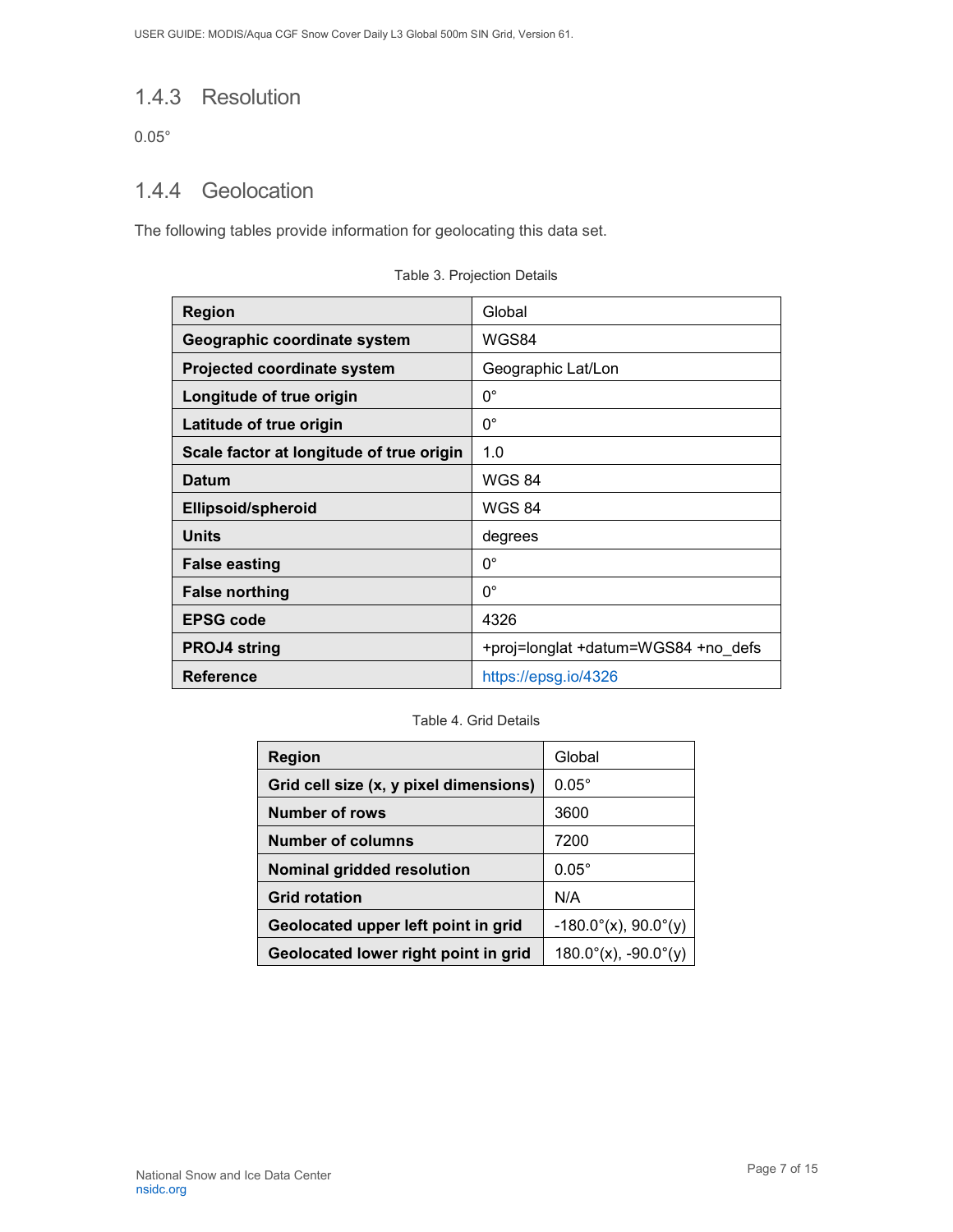# <span id="page-8-0"></span>1.5 Temporal Information

### <span id="page-8-1"></span>1.5.1 Coverage

MODIS Aqua data are available from 4 July 2002 to the present. However, because the NDSI depends on visible light, data are not produced when viewing conditions are too dark. In addition, anomalies over the course of the Aqua mission have resulted in minor data outages. If you cannot locate data for a particular date or time, check the MODIS/Aqua [Data Outages](https://modaps.modaps.eosdis.nasa.gov/services/production/outages_aqua.html) web page.

### <span id="page-8-2"></span>1.5.2 Resolution

The temporal resolution is eight-days. Tiles are composited from data acquired during eight-day windows. Each year is comprised of 43 compositing periods. The first period begins on the first day of the year; the last period begins on day 361 and extends either two or three days into the following year (leap years vs non-leap years). Table 5 lists the days covered by each compositing period:

| <b>Period</b>  | <b>Days</b>                              | <b>Period</b> | <b>Days</b> | <b>Period</b> | <b>Days</b> | <b>Period</b> | <b>Days</b> |
|----------------|------------------------------------------|---------------|-------------|---------------|-------------|---------------|-------------|
| 1              | $1 - 8$                                  | 13            | 97-104      | 25            | 193-200     | 37            | 289-296     |
| $\overline{2}$ | $9 - 16$                                 | 14            | 105-112     | 26            | 201-208     | 38            | 297-304     |
| 3              | 17-24                                    | 15            | 113-120     | 27            | 209-216     | 39            | 305-312     |
| 4              | 25-32                                    | 16            | 121-128     | 28            | 217-224     | 40            | 313-320     |
| 5              | 33-40                                    | 17            | 129-136     | 29            | 225-232     | 41            | 321-328     |
| 6              | 41-48                                    | 18            | 137-144     | 30            | 233-240     | 42            | 329-336     |
| 7              | 49-56                                    | 19            | 145-152     | 31            | 241-248     | 43            | 337-344     |
| 8              | 57-64                                    | 20            | 153-160     | 32            | 249-256     | 44            | 345-352     |
| 9              | 65-72                                    | 21            | 161-168     | 33            | 257-264     | 45            | 353-360     |
| 10             | 73-80                                    | 22            | 169-176     | 34            | 265-272     | 46            | 361-3681    |
| 11             | 81-88                                    | 23            | 177-184     | 35            | 273-280     |               |             |
| 12             | 89-96                                    | 24            | 185-192     | 36            | 281-288     |               |             |
|                | 1Includes 2 or 3 days from the next year |               |             |               |             |               |             |

| Table 5. Eight-day Compositing Periods |  |  |
|----------------------------------------|--|--|

<span id="page-8-3"></span>¹Includes 2 or 3 days from the next year.

# 2 DATA ACQUISITION AND PROCESSING

## <span id="page-8-4"></span>2.1 Background

This data set provides global maps of eight-day snow cover, eight-day cloud cover, and eight-day clear index. The snow map and cloud map represent the maximum percentage of snow cover and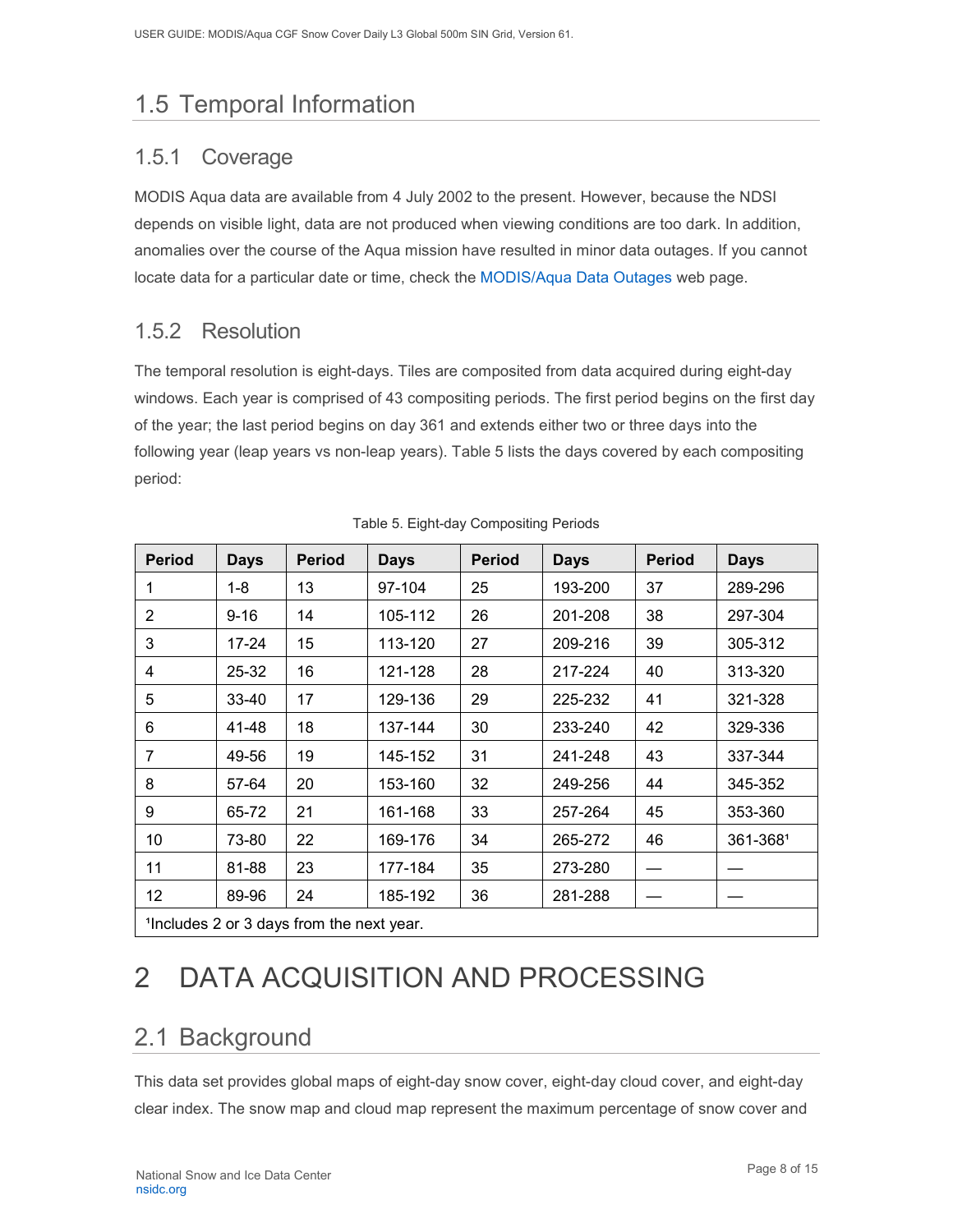persistent cloud cover observed in each CMG cell during the eight-day period. The clear index map reports the fraction of non-cloud observations, thus providing an estimate of the amount of land surface that was observable during the eight-day period.

## <span id="page-9-0"></span>2.2 Acquisition

MODIS scans the entire globe every one to two days. As such, most locations on Earth are imaged at least once per day and more frequently where swaths overlap, such as near the poles. Aqua's sun-synchronous, near-circular polar orbit is timed to cross the equator from south to north (ascending node) at approximately 1:30 P.M. local time.

#### **Ongoing changes in the Aqua orbit**

The Aqua flight operations team completed [mission manuevers](https://modis.gsfc.nasa.gov/news/individual.php?news_id=100389) related to maintaining a 1:30 PM MLT equator crossing and 705 km orbit altitude on March 18, 2021. In July 2021, Aqua began drifting to a later MLT. In January 2022, Aqua will begin its constellation exit by stopping all maneuvers except collision avoidance maneuvers and will exceed a 1:45 PM MLT crossing in February 2023. MLT will continue to drift after this, reaching 3:50 PM around August 2026. Aqua MODIS will remain operational and generate the full suite of products until the end of the mission in August 2026.

Later crossing times for an afternoon platform like Aqua mean lower solar elevations leading to more prevalent shadows. This decrease in orbit altitude alters the spatial coverage of the sensor including possible gaps in spatial sampling, decreased spatial coverage, and higher spatial resolution. Products are mostly expected to be science quality except for reduced grid size (from lower altitude) and without a strict 16-day repeat of observations (from drift and changing orbit).

Details on the impact of the Constellation Exit on the quality of the product are being compiled and [will be](https://landweb.modaps.eosdis.nasa.gov/cgi-bin/QS/new/index.cgi)  [posted when available.](https://landweb.modaps.eosdis.nasa.gov/cgi-bin/QS/new/index.cgi)

## <span id="page-9-1"></span>2.3 Sources

Table 6 lists the data set and parameter inputs to the MODIS CMG binning algorithm.

| <b>Product ID</b> | Long Name                                                          | Parameter           |
|-------------------|--------------------------------------------------------------------|---------------------|
| MYD10A2           | MODIS/Aqua Snow Cover 8-Day L3 Global 500m<br>SIN Grid, Version 61 | Maximum Snow Extent |

#### Table 6. Inputs to the MYD10C2 CMG Binning Algorithm

## <span id="page-9-2"></span>2.4 Processing

The MYD10C2 CMG binning algorithm is a revised version of the MYD10C1 binning algorithm (see the [MYD10C1 User Guide](https://nsidc.org/data/MYD10C1) for more details) that has been adapted to utilize MYD10A2 eight-day data as input. The MYD10C2 algorithm calculates the maximum snow cover extent, persistent cloud cover extent, and associated quality values mapped to CMG grid cells for an eight-day period. The MYD10C2 algorithm maps 500 m MYD10A2 'Maximum\_Snow\_Extent' observations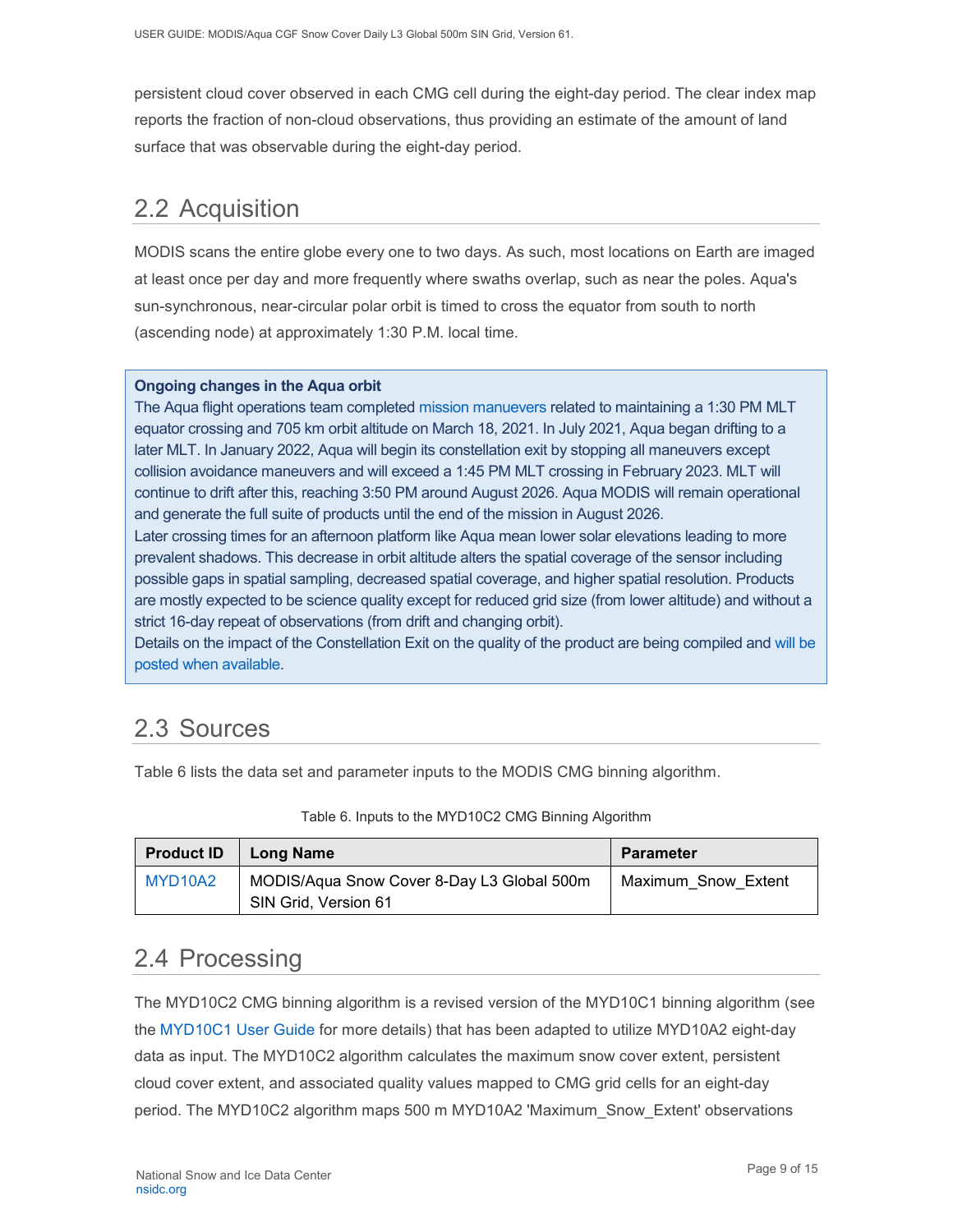into 0.05° (~ 5 km) CMG cells. Approximately 100 MYD10A2 'Maximum\_Snow\_Extent' observations are mapped into each CMG cell. The mapped observations are binned by feature type (snow, cloud, ocean, etc.) and counted to identify the most frequently occurring feature type in the CMG cell. The observation counts are then used to determine the feature type assigned to the CMG cell. Parameter processing details are provided below.

## <span id="page-10-0"></span>2.4.1 Eight-Day CMG Snow Cover

The maximum extent of snow cover mapped to each CMG cell is calculated by computing the ratio of MYD10A2, 500 m snow-cover observations to the total number of land observations that were mapped into the CMG cell. The result is expressed as the percentage of maximum snow observations mapped in the CMG cell. The valid range of snow cover extent is 0-100%.

## <span id="page-10-1"></span>2.4.2 Eight-Day CMG Cloud Obscured

The extent of cloud cover mapped to each CMG cell is calculated by computing the ratio of MYD10A2, 500 m cloud-cover observations to the total number of land observations that were mapped into the CMG cell. The result is expressed as the percentage of persistent cloud observations mapped in the CMG cell. The valid range of cloud cover extent is 0-100%. Note: MYD10A2 cells only report cloud if the cell was obscured by clouds on all eight days of the period.

## <span id="page-10-2"></span>2.4.3 Eight-Day CMG Clear Index Extent

The clear index is calculated by computing the fraction of all land observations in the cell that were observed under clear sky conditions. The index measures the amount of persistent cloud that was present in a grid cell for eight consecutive days. A high clear index indicates that relatively few input cells were completely cloud obscured. Low values indicate low confidence in the snow cover fraction due to extensive, persistent cloud cover. Note: the MYD10A2 algorithm infers a surface condition if any clear-sky views are available. A clear index = '0' does not indicate cloud-free conditions, but only that none of the MYD10A2 input cells were completely cloud obscured.

### <span id="page-10-3"></span>2.4.4 Inland Water

Inland water bodies are identified using the inland water bit flag in the MYD10A1 'NDSI Snow Cover Algorithm Flags QA' array. The number of water body observations in a CMG grid cell are counted and tallied. If the water body has more lake ice observations than open water observations, it is interpreted as lake ice. In the output data arrays, pixels with inland water are assigned a value '237', pixels with lake ice are assigned a value '107', and cloud obscured lakes are assigned a value of '250'.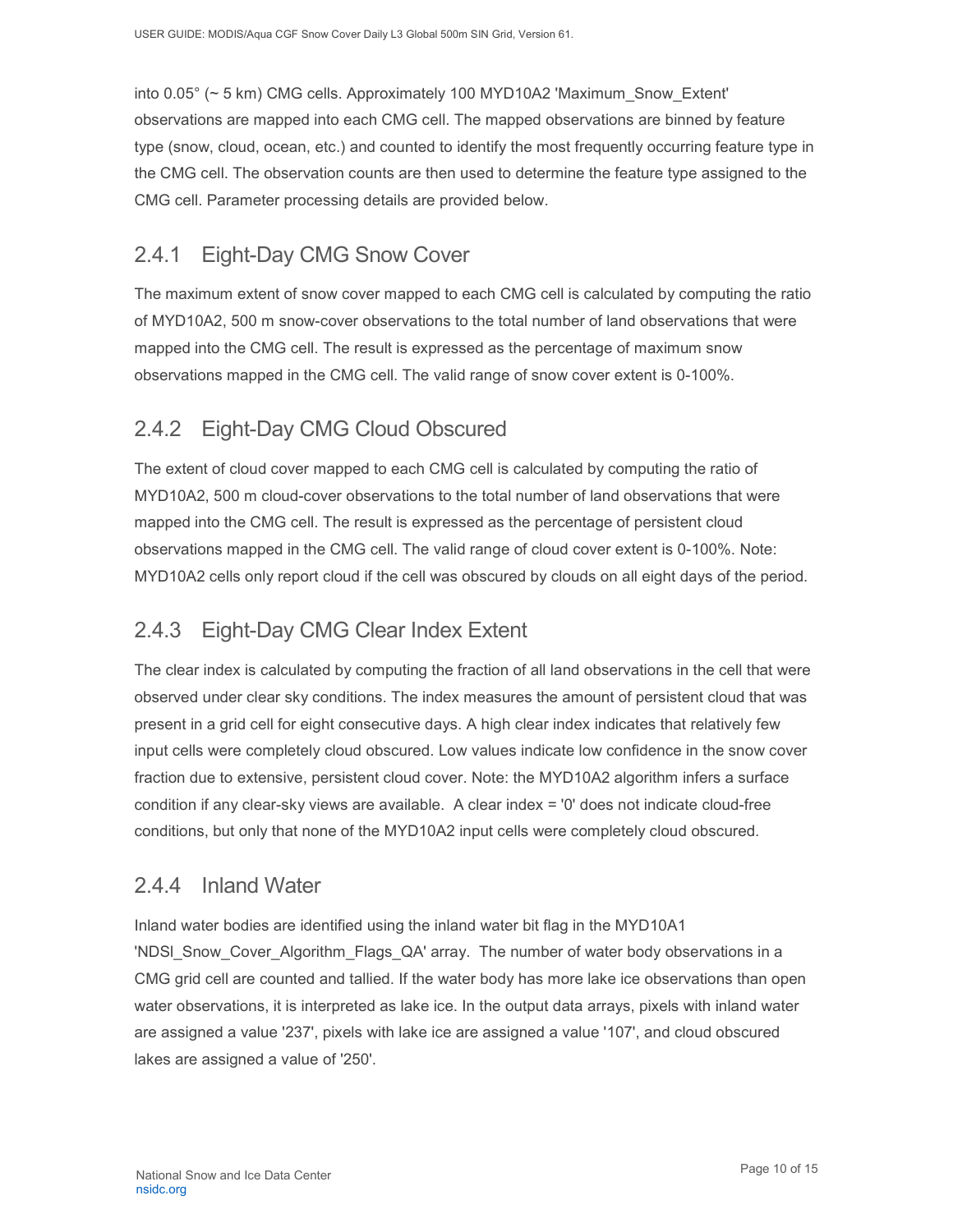# <span id="page-11-0"></span>2.4.5 Ocean

A CMG-specific land base mask was used with the binning algorithm. This 0.05° land mask was derived from the [University of Maryland 1km global land cover data set.](https://doi.org/10.3334/ORNLDAAC/969) If a cell contains less than 12% land cover, it is considered ocean. That threshold was selected as a balance that minimized snow errors along coasts yet was sensitive to mapping snow along coasts.

### <span id="page-11-1"></span>2.4.6 Night

The polar darkness extent is based on the latitude of the CMG cell nearest the equator that is full of night observations. All CMG cells poleward of that latitude are filled as night. This approach was adopted so that a neat demarcation of night and day is visible in the CMG.

### <span id="page-11-2"></span>2.4.7 Antarctica

To improve the visual quality of the data, Antarctica has been mapped as 100% snow. As such, this data set should not be used to map snow in Antarctica. For users who wish to evaluate Antarctica, the [MYD10\\_L2](https://nsidc.org/nsidc/data/myd10_L2) data set offers higher resolution and contains more data and information about accuracy and error

## <span id="page-11-3"></span>2.5 Quality Information

The 'Snow\_Spatial\_QA' data array indicates if the input data are valid (within the valid data range) or invalid (outside the valid data range) or if a special condition like polar darkness existed. The quality assurance (QA) value is determined by a count of valid and invalid values tallied in a grid cell. This simple method of estimating QA is used because there is no QA data generated or stored in the MYD10A2 product. The default QA value is 'good quality'; if the majority of observations in a grid cell contain invalid data, the QA value is set to 'other quality'.

## <span id="page-11-4"></span>2.6 Errors

The NDSI technique has proven to be a robust indicator of snow cover. Numerous investigators have utilized MODIS snow cover data sets and reported accuracy in the range of 88% to 93%. This data set provides a synoptic view of maximum snow cover extent during eight-day windows, plus persistent cloud cover and optionally the clear index. Snow cover and cloud cover are written to separate data arrays so that users can consider how best to interpret and use the snow cover map and whether to combine it with the cloud cover data.

Snow commission errors (detecting snow where there is no snow) are typically associated with cloud cover and may appear on any day in conjunction with clouds. These errors may spread in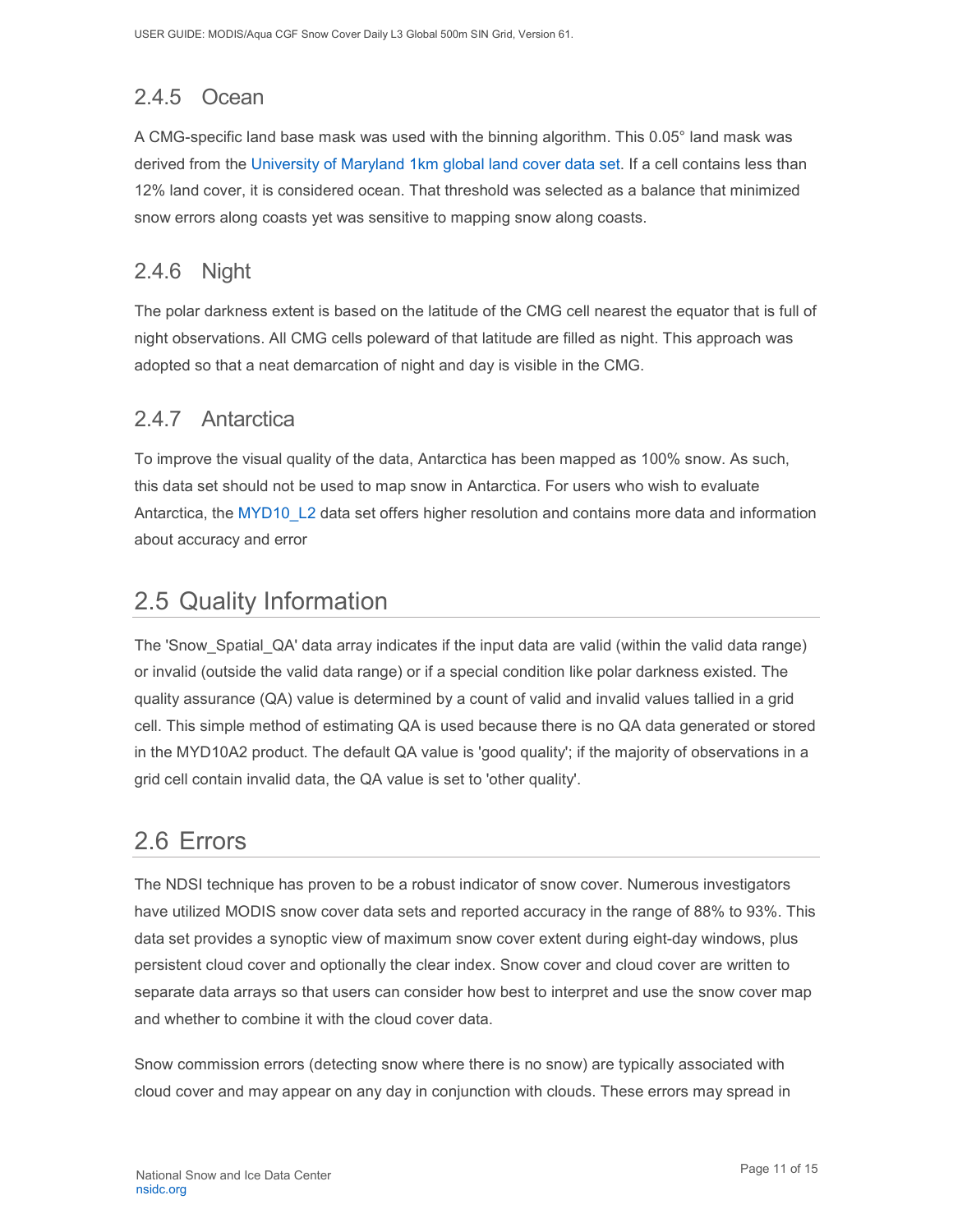spatial extent over the course of eight days and manifest as low-percentage, maximum snow fractions. A majority of the snow commission errors can be filtered by interpreting snow cover with a value of NDSI < 20 as snow-free. However, this approach may mask out actual snow along the periphery of snow-covered regions.

The algorithm for this data set does not screen for errors; QA values are only provided to indicate whether the input data were valid or invalid or if a special condition like polar darkness was encountered. Users should analyze the snow cover map and choose for themselves an interpretation that minimizes the most probable errors and yet applies the data in a reasonable manner to track maximum snow cover extent.

Snow errors are ultimately propagated from MYD10 L2 to MYD10A1 to MYD10A2, and then into this data set. For more information about potential error sources in the input data, see the 'MODIS Snow Products Collection 6.1 User Guide' (Riggs et al., 2019).

## <span id="page-12-0"></span>2.7 Instrumentation

### <span id="page-12-1"></span>2.7.1 Description

The MODIS instrument provides 12-bit radiometric sensitivity in 36 spectral bands ranging in wavelength from 0.4 µm to 14.4 µm. Two bands are imaged at a nominal resolution of 250 m at nadir, five bands at 500 m, and the remaining bands at 1000 m. A ±55 degree scanning pattern at an altitude of 705 km achieves a 2330 km swath with global coverage every one to two days.

The scan mirror assembly uses a continuously rotating, double-sided scan mirror to scan ±55 degrees and is driven by a motor encoder built to operate 100 percent of the time throughout the six-year instrument design life. The optical system consists of a two-mirror, off-axis afocal telescope which directs energy to five refractive objective assemblies, one each for the visible, near-infrared, shortwave infrared, middle-wavelength infrared, and long-wavelength infrared spectral regions.

The MODIS instruments on the Terra and Aqua space vehicles were built to NASA specifications by Santa Barbara Remote Sensing, a division of Raytheon Electronics Systems. Table 7 contains the instruments' technical specifications: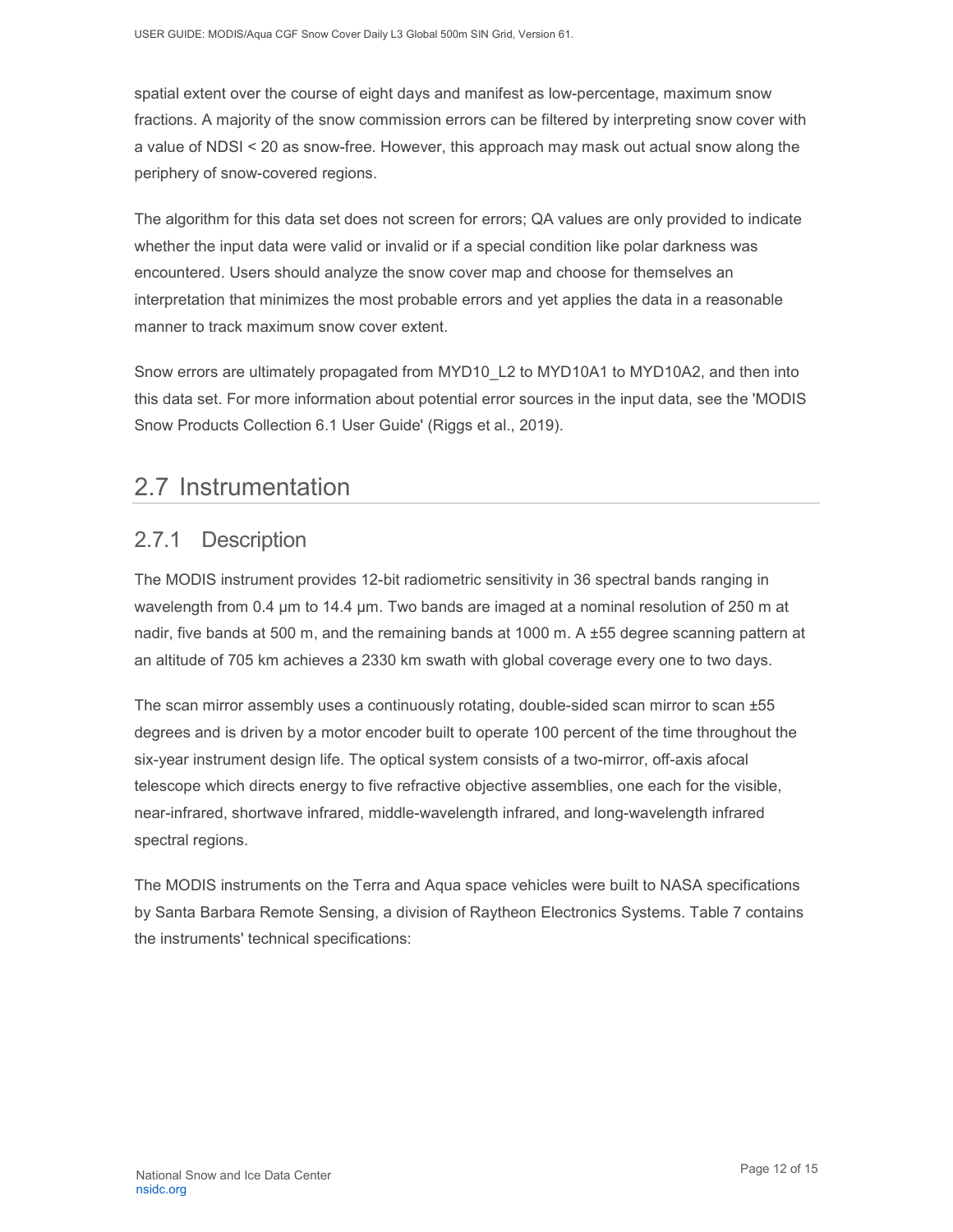| <b>Variable</b>           | <b>Description</b>                                                                         |  |  |
|---------------------------|--------------------------------------------------------------------------------------------|--|--|
| Orbit                     | 705 km altitude, 1:30 P.M. ascending node (Aqua), sun-synchronous,<br>near-polar, circular |  |  |
| Scan Rate                 | 20.3 rpm, cross track                                                                      |  |  |
| <b>Swath Dimensions</b>   | 2330 km (cross track) by 10 km (along track at nadir)                                      |  |  |
| Telescope                 | 17.78 cm diameter off-axis, afocal (collimated) with intermediate field stop               |  |  |
| Size                      | $1.0 \text{ m} \times 1.6 \text{ m} \times 1.0 \text{ m}$                                  |  |  |
| Weight                    | 228.7 kg                                                                                   |  |  |
| Power                     | 162.5 W (single orbit average)                                                             |  |  |
| Data Rate                 | 10.6 Mbps (peak daytime); 6.1 Mbps (orbital average)                                       |  |  |
| Quantization              | 12 bits                                                                                    |  |  |
| <b>Spatial Resolution</b> | 250 m (bands 1-2) / 500 m (bands 3-7) / 1000 m (bands 8-36)                                |  |  |
| Design Life               | 6 years                                                                                    |  |  |

|  | Table 7. MODIS Technical Specifications |
|--|-----------------------------------------|
|  |                                         |

## <span id="page-13-0"></span>2.7.2 Calibration

MODIS has a series of on-board calibrators that provide radiometric, spectral, and spatial calibration of the MODIS instrument. The blackbody calibrator is the primary calibration source for thermal bands between 3.5 µm and 14.4 µm, while the Solar Diffuser (SD) provides a diffuse, solar-illuminated calibration source for visible, near-infrared, and short wave infrared bands. The Solar Diffuser Stability Monitor tracks changes in the reflectance of the SD with reference to the sun so that potential instrument changes are not incorrectly attributed to changes in this calibration source. The Spectroradiometric Calibration Assembly provides additional spectral, radiometric, and spatial calibration.

MODIS uses the moon as an additional calibration technique and for tracking degradation of the SD by referencing the illumination of the moon since the moon's brightness is approximately the same as that of the Earth. Finally, MODIS deep space views provide a photon input signal of zero, which is used as a point of reference for calibration.

For additional details about the MODIS instruments, see NASA's [MODIS | About](https://modis.gsfc.nasa.gov/about/) web page.

# <span id="page-13-1"></span>3 VERSION HISTORY

See the MODIS [| Data Versions](https://nsidc.org/data/modis/data_versions.html) page for the history of MODIS snow and sea ice data versions.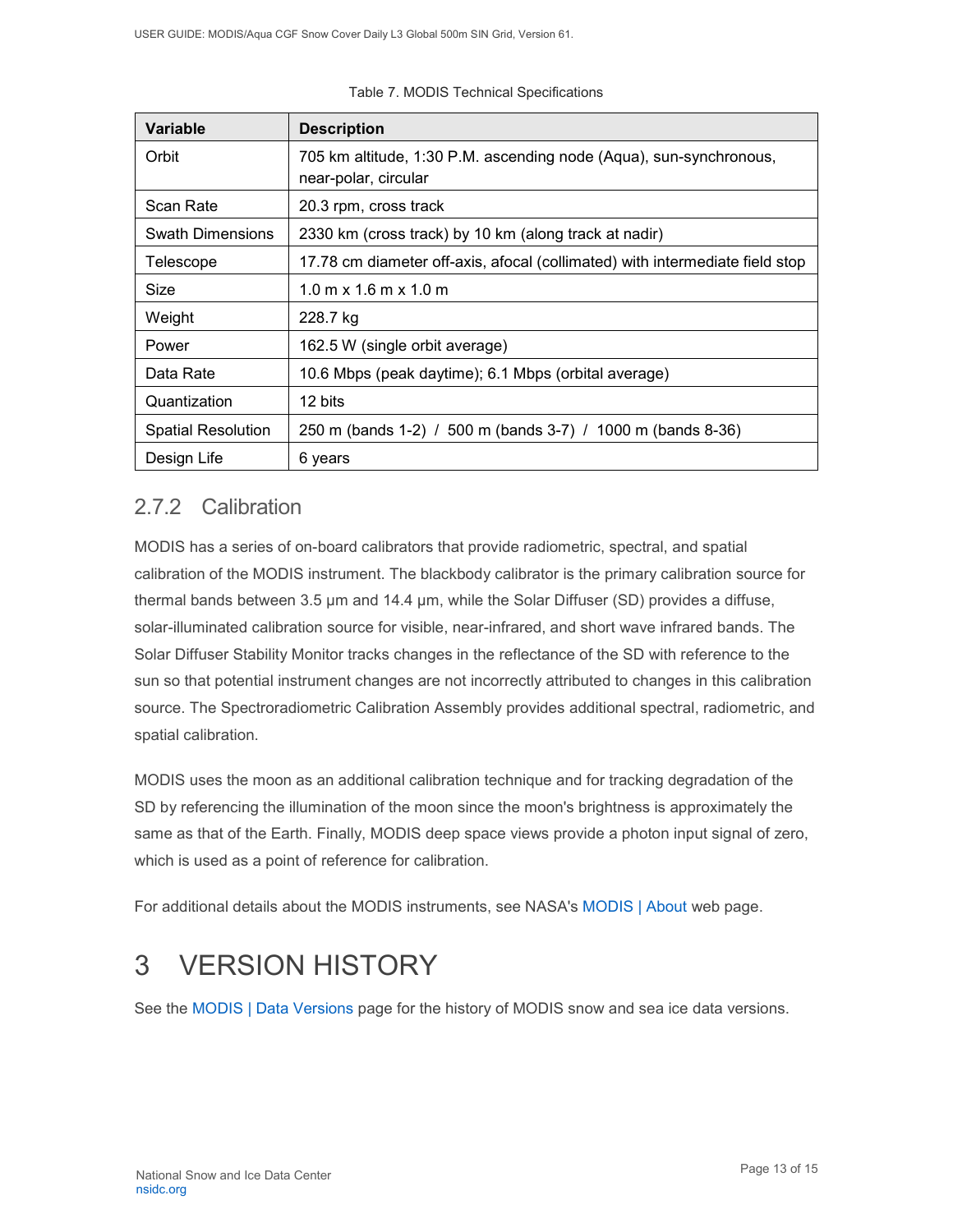# <span id="page-14-0"></span>4 SOFTWARE AND TOOLS

The following sites can help you identify the right MODIS data for your study:

- [NASA's Earth Observing System Data and Information System | Near Real-Time Data](http://earthdata.nasa.gov/data/near-real-time-data/rapid-response)
- [NASA Goddard Space Flight Center | MODIS Land Global Browse Images](https://landweb.modaps.eosdis.nasa.gov/cgi-bin/browse/browseMODIS.cgi)
- [MODIS Land Discipline Group \(MODLAND\) Tile Calculator](http://landweb.nascom.nasa.gov/cgi-bin/developer/tilemap.cgi)
- [Tile Bounding Coordinates for the MODIS Sinusoidal Grid](http://modis-land.gsfc.nasa.gov/pdf/sn_bound_10deg.txt)

The following resources are available to help users work with MODIS data:

- [The HDF-EOS to GeoTIFF Conversion Tool \(HEG\)](https://wiki.earthdata.nasa.gov/display/DAS/HEG%3A++HDF-EOS+to+GeoTIFF+Conversion+Tool) can reformat, re-project, and perform stitching/mosaicing and subsetting operations on HDF-EOS objects.
- [HDFView](https://www.hdfgroup.org/downloads/hdfview/) is a simple, visual interface for opening, inspecting, and editing HDF files. Users can view file hierarchy in a tree structure, modify the contents of a data set, add, delete and modify attributes, and create new files.
- [What is HDF-EOS? an NSIDC FAQ](https://nsidc.org/support/faq/what-hdf-eos)
- [The MODIS Conversion Toolkit \(MCTK\) plug-in for ENVI](https://github.com/dawhite/MCTK) can ingest, process, and georeference every known MODIS data set, including products distributed with EASE-Grid projections. The toolkit includes support for swath projection and grid reprojection and comes with an API for large batch processing jobs.

# <span id="page-14-1"></span>5 RELATED WEBSITES

The following resources provide additional information about MODIS Version 6.1 data, including known problems, production schedules, and future plans:

- [The MODIS Snow and Sea Ice Global Mapping Project](http://modis-snow-ice.gsfc.nasa.gov/)
- [NASA LDOPE | MODIS/VIIRS Land Product Quality Assessment](https://landweb.modaps.eosdis.nasa.gov/cgi-bin/QS/new/index.cgi)
- [MODIS Land Team Validation | Status for Snow Cover/Sea Ice \(MOD10/29\)](https://modis-land.gsfc.nasa.gov/ValStatus.php?ProductID=MOD10/29)

# <span id="page-14-2"></span>6 CONTACTS AND ACKNOWLEDGMENTS

#### **George Riggs**

NASA Goddard Space Flight Center (GSFC) Greenbelt, MD

**Dorothy Hall**  ESSIC / University of Maryland College Park, MD

#### **Miguel Roman**

NASA Goddard Space Flight Center (GSFC) Greenbelt, MD